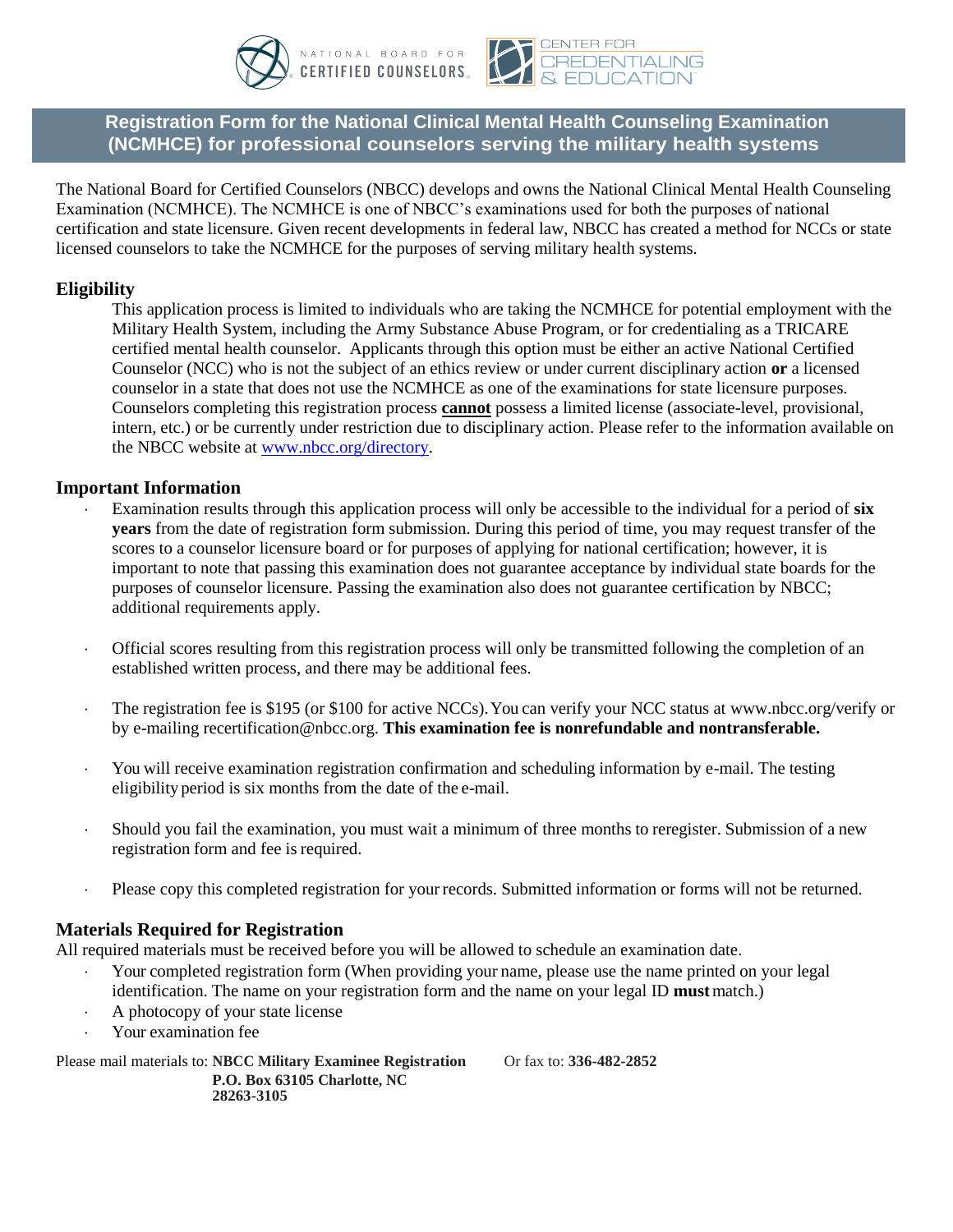



**Registration Form for the National Clinical Mental Health Counseling Examination (NCMHCE) for professional counselors serving the military health systems.** 

### **Additional Information**

- **Registration is required. Please allow four weeks' processing time. To check the status of your registration, please e-mai[l militaryexaminee@nbcc.org.](mailto:militaryexaminee@nbcc.org)**
- Testing is normally the first two full weeks of each month. Please contact CCE's testing partner, Pearson VUE, for particular locations and dates. Candidates are scheduled on a first-come-first-served basis. You can test at any of the more than 446 Pearson professional assessment centers across the United States. If you need to test outside the U.S., please e-mail [militaryexaminee@nbcc.org.](mailto:militaryexaminee@nbcc.org)
- To reschedule your exam, contact Pearson VUE at least 24 hours prior to your scheduled appointment. There is a \$50 fee to reschedule, and you cannot do so less than 24 hours prior to your appointment. **Please note that your rescheduled exam date must be within your original six-month eligibility period.**
- **Special accommodation requests should be included with your registration form and include supporting documentation from a qualified professional. Special accommodation approvals are good for one year. After one year, you will need to submit a new request. If you are testing with approved special accommodations, please schedule your test via the toll-free number to ensure your accommodations are confirmed.**
- At the conclusion of the testing session, you will receive an exam score report. If you require an additional score report, please download a score verification form at [www.cce-global.org.](http://www.cce-global.org/)

Exam appointments can be scheduled through Pearson VUE's Web site or by calling Pearson VUE's toll-free customer service line **after receiving confirmation that your registration has been processed.** Pearson VUE Telephone Number: 866-904-4432

Pearson VUE Website: [www.pearsonvue.com](http://www.pearsonvue.com/)

## **Registration Fee Payment**

Amount to be billed:

- $\square$  \$100 for current NCCs
- $\Box$  \$195 for licensed counselors who are not current NCCs

Payment Type:

 $\Box$  Check or money order payable to NBCC

□ Credit Card

Card Type:  $\Box$  VISA  $\Box$  MasterCard  $\Box$  American Express

| Name on Card:                                              |  |  |  |  |  |  |  |  |  |  |  |  |  |  |  |  |
|------------------------------------------------------------|--|--|--|--|--|--|--|--|--|--|--|--|--|--|--|--|
| Account number:                                            |  |  |  |  |  |  |  |  |  |  |  |  |  |  |  |  |
| Expiration date: $\begin{vmatrix}   &   &   \end{vmatrix}$ |  |  |  |  |  |  |  |  |  |  |  |  |  |  |  |  |
| Date:                                                      |  |  |  |  |  |  |  |  |  |  |  |  |  |  |  |  |
|                                                            |  |  |  |  |  |  |  |  |  |  |  |  |  |  |  |  |